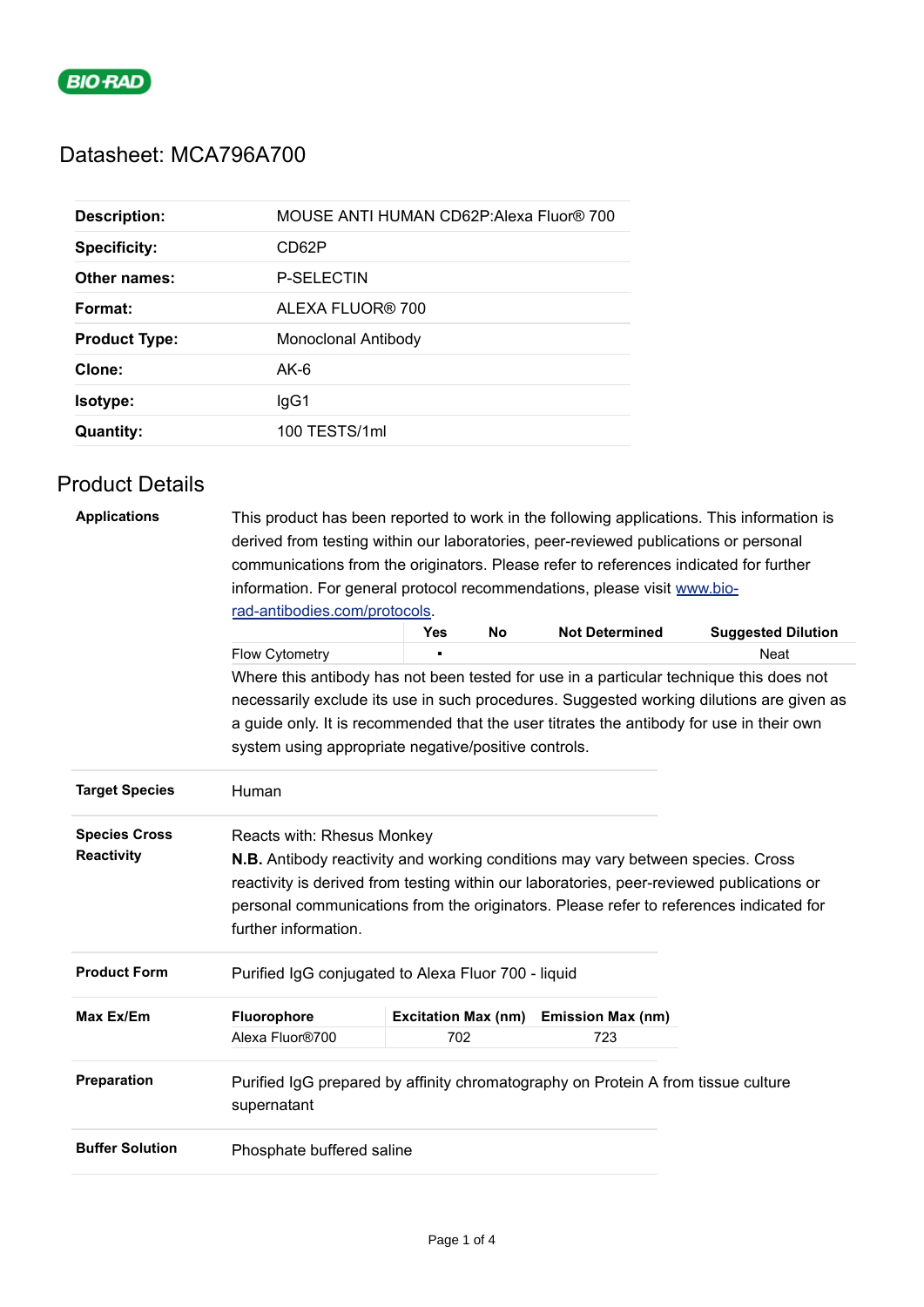| <b>Preservative</b><br><b>Stabilisers</b> | 0.09% Sodium Azide (NaN <sub>3</sub> )<br>1% Bovine Serum Albumin                                                                                                                                                                                                                                                                                                                                                                                                                                                                                                                                                                                                                                                                                                                                                                                                                                                                                                                                                                                                                                                                                                                                                                                                                                                                                                                                                                                                                                                                                                   |  |
|-------------------------------------------|---------------------------------------------------------------------------------------------------------------------------------------------------------------------------------------------------------------------------------------------------------------------------------------------------------------------------------------------------------------------------------------------------------------------------------------------------------------------------------------------------------------------------------------------------------------------------------------------------------------------------------------------------------------------------------------------------------------------------------------------------------------------------------------------------------------------------------------------------------------------------------------------------------------------------------------------------------------------------------------------------------------------------------------------------------------------------------------------------------------------------------------------------------------------------------------------------------------------------------------------------------------------------------------------------------------------------------------------------------------------------------------------------------------------------------------------------------------------------------------------------------------------------------------------------------------------|--|
| Approx. Protein<br><b>Concentrations</b>  | IgG concentration 0.05 mg/ml                                                                                                                                                                                                                                                                                                                                                                                                                                                                                                                                                                                                                                                                                                                                                                                                                                                                                                                                                                                                                                                                                                                                                                                                                                                                                                                                                                                                                                                                                                                                        |  |
| Immunogen                                 | Human platelet membrane glycoproteins.                                                                                                                                                                                                                                                                                                                                                                                                                                                                                                                                                                                                                                                                                                                                                                                                                                                                                                                                                                                                                                                                                                                                                                                                                                                                                                                                                                                                                                                                                                                              |  |
| <b>External Database</b><br><b>Links</b>  | <b>UniProt:</b><br><b>Related reagents</b><br>P <sub>16109</sub><br><b>Entrez Gene:</b>                                                                                                                                                                                                                                                                                                                                                                                                                                                                                                                                                                                                                                                                                                                                                                                                                                                                                                                                                                                                                                                                                                                                                                                                                                                                                                                                                                                                                                                                             |  |
|                                           | 6403<br>SELP<br><b>Related reagents</b>                                                                                                                                                                                                                                                                                                                                                                                                                                                                                                                                                                                                                                                                                                                                                                                                                                                                                                                                                                                                                                                                                                                                                                                                                                                                                                                                                                                                                                                                                                                             |  |
| <b>Synonyms</b>                           | GMRP, GRMP                                                                                                                                                                                                                                                                                                                                                                                                                                                                                                                                                                                                                                                                                                                                                                                                                                                                                                                                                                                                                                                                                                                                                                                                                                                                                                                                                                                                                                                                                                                                                          |  |
| <b>Specificity</b>                        | Mouse anti Human CD62P antibody, clone AK-6 recognizes the CD62P, also known as<br>P-selectin, Granule membrane protein 140, GMP140, Leukocyte-endothelial cell adhesion<br>molecule 3 or Platelet activation dependent granule-external membrane protein. CD62P is<br>a 830 amino acid, including a 41 amino acid signal peptide, ~140 kDa single pass type I<br>transmembrane glycoprotein expressed on activated platelets and endothelial cell                                                                                                                                                                                                                                                                                                                                                                                                                                                                                                                                                                                                                                                                                                                                                                                                                                                                                                                                                                                                                                                                                                                  |  |
|                                           | CD62P plays an important role in adhesive processes between leucocytes and endothelial<br>cells. CD62P is a component of the platelet alpha granule and is rapidly translocated to<br>the plasma membrane upon activation (Stenberg et al. 1985).                                                                                                                                                                                                                                                                                                                                                                                                                                                                                                                                                                                                                                                                                                                                                                                                                                                                                                                                                                                                                                                                                                                                                                                                                                                                                                                   |  |
| <b>Flow Cytometry</b>                     | Use 10ul of the suggested working dilution to label 10 <sup>6</sup> cells in 100ul                                                                                                                                                                                                                                                                                                                                                                                                                                                                                                                                                                                                                                                                                                                                                                                                                                                                                                                                                                                                                                                                                                                                                                                                                                                                                                                                                                                                                                                                                  |  |
| <b>References</b>                         | 1. Dunlop, L.C. et al. (1992) Characterization of GMP-140 (P-selectin) as a circulating<br>plasma protein. J Exp Med. 175 (4): 1147-50.<br>2. Skinner, M.P. et al. (1989) Characterization of human platelet GMP-140 as a heparin-<br>binding protein. Biochem Biophys Res Commun. 164 (3): 1373-9.<br>3. Skinner, M.P. et al. (1991) GMP-140 binding to neutrophils is inhibited by sulfated<br>glycans. J Biol Chem. 266 (9): 5371-4.<br>4. Sopper, S. et al. (1997) Lymphocyte subsets and expression of differentiation markers<br>in blood and lymphoid organs of rhesus monkeys. Cytometry. 29 (4): 351-62.<br>5. Bevilacqua, M.P. & Nelson, R.M. (1993) Selectins. J Clin Invest. 91 (2): 379-87.<br>6. Roos-Engstrand, E. et al. (2005) Increased expression of p38 MAPK in human<br>bronchial epithelium after lipopolysaccharide exposure. Eur Respir J. 25 (5): 797-803.<br>7. Kornerup, K.N. et al. (2010) Circulating platelet-neutrophil complexes are important for<br>subsequent neutrophil activation and migration. J Appl Physiol. 109: 758-67.<br>8. Norling, L.V. et al. (2008) Inhibitory control of endothelial galectin-1 on in vitro and in<br>vivo lymphocyte trafficking. FASEB J. 22: 682-90.<br>9. Dalli, J. et al. (2008) Annexin 1 mediates the rapid anti-inflammatory effects of<br>neutrophil-derived microparticles. Blood. 112 (6): 2512-9.<br>10. Wassmer, S.C. at al. (2008) Platelet-induced clumping of Plasmodium falciparum-<br>infected erythrocytes from Malawian patients with cerebral malaria-possible modulation in |  |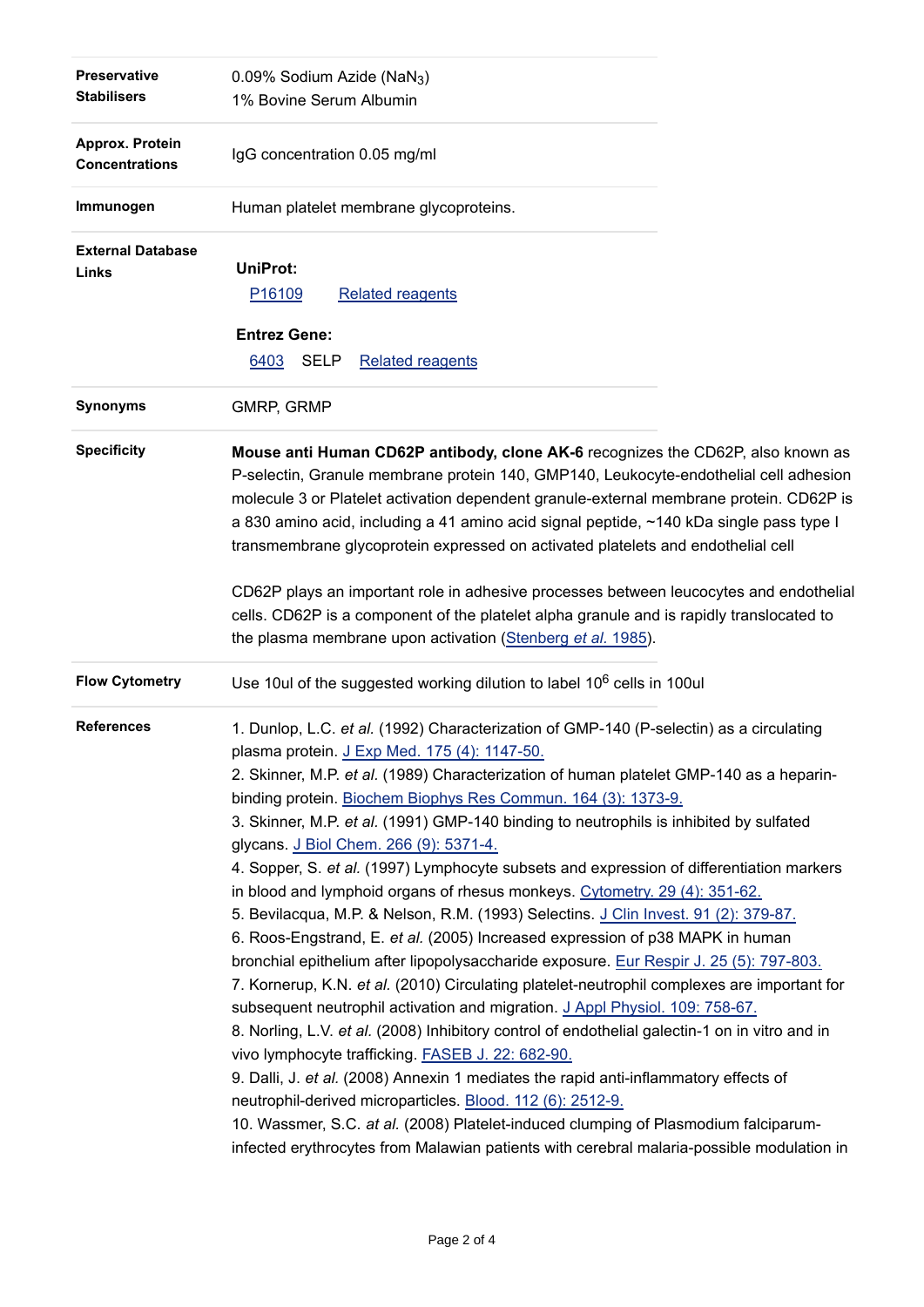|                         | vivo by thrombocytopenia. J Infect Dis. 197: 72-8.<br>11. Theoret, J.F. et al. (2001) P-selectin antagonism with recombinant p-selectin<br>glycoprotein ligand-1 (rPSGL-Ig) inhibits circulating activated platelet binding to<br>neutrophils induced by damaged arterial surfaces. J Pharmacol Exp Ther. 298: 658-64<br>12. Turner, C.P. et al. (2003) The role of P-selectin in the immune destruction of platelets.                                                                                                                                                                                                                                                                                                                                   |
|-------------------------|----------------------------------------------------------------------------------------------------------------------------------------------------------------------------------------------------------------------------------------------------------------------------------------------------------------------------------------------------------------------------------------------------------------------------------------------------------------------------------------------------------------------------------------------------------------------------------------------------------------------------------------------------------------------------------------------------------------------------------------------------------|
|                         | Br J Haematol. 121: 623-31.<br>13. van Nispen tot Pannerden, H. et al. (2010) The platelet interior revisited: electron<br>tomography reveals tubular alpha-granule subtypes. Blood. 116: 1147-56.                                                                                                                                                                                                                                                                                                                                                                                                                                                                                                                                                       |
|                         | 14. Knipe, L. et al. (2010) A revised model for the secretion of tPA and cytokines from<br>cultured endothelial cells. Blood. 116 (12): 2183-91.                                                                                                                                                                                                                                                                                                                                                                                                                                                                                                                                                                                                         |
|                         | 15. Kitaya, K. & Yasuo, T. (2010) Aberrant expression of selectin E, CXCL1, and CXCL13<br>in chronic endometritis. Mod Pathol. 23 (8): 1136-46.                                                                                                                                                                                                                                                                                                                                                                                                                                                                                                                                                                                                          |
|                         | 16. Xiong, G.M. et al. (2015) Imparting electroactivity to polycaprolactone fibers with<br>heparin-doped polypyrrole: Modulation of hemocompatibility and inflammatory responses.<br>Acta Biomater. 23: 240-9.                                                                                                                                                                                                                                                                                                                                                                                                                                                                                                                                           |
|                         | 17. Liao, Y. et al. (2017) Tailoring of TiO <sub>2</sub> films by H <sub>2</sub> SO <sub>4</sub> treatment and UV irradiation to<br>improve anticoagulant ability and endothelial cell compatibility. Colloids Surf B<br>Biointerfaces. 155: 314-22.                                                                                                                                                                                                                                                                                                                                                                                                                                                                                                     |
|                         | 18. Christersson, C. et al. (2013) Evaluation of microparticles in whole blood by                                                                                                                                                                                                                                                                                                                                                                                                                                                                                                                                                                                                                                                                        |
|                         | multicolour flow cytometry assay. Scand J Clin Lab Invest. 73(3): 229-39.                                                                                                                                                                                                                                                                                                                                                                                                                                                                                                                                                                                                                                                                                |
|                         | 19. Tardy-Poncet, B. et al. (2021) Functional Flow Cytometric Assay for Reliable and<br>Convenient Heparin-Induced Thrombocytopenia Diagnosis in Daily Practice Biomedicines.<br>9(4): 332.                                                                                                                                                                                                                                                                                                                                                                                                                                                                                                                                                              |
|                         | 20. Cipok, M. et al. (2019) Pathogenic heparin-induced thrombocytopenia and<br>thrombosis (HIT) antibodies determined by rapid functional flow cytometry. Eur J<br>Haematol. 103 (3): 225-233.                                                                                                                                                                                                                                                                                                                                                                                                                                                                                                                                                           |
|                         | 21. Jiang, T. et al. (2019) Hyaluronic Acid Nanoparticle Composite Films Confer Favorable<br>Time-Dependent Biofunctions for Vascular Wound Healing. ACS Biomater Sci Eng. 5 (4):<br>1833-48.                                                                                                                                                                                                                                                                                                                                                                                                                                                                                                                                                            |
| <b>Storage</b>          | This product is shipped at ambient temperature. It is recommended to aliquot and store at<br>-20 $^{\circ}$ C on receipt. When thawed, aliquot the sample as needed. Keep aliquots at 2-8 $^{\circ}$ C for<br>short term use (up to 4 weeks) and store the remaining aliquots at -20°C.                                                                                                                                                                                                                                                                                                                                                                                                                                                                  |
|                         | Avoid repeated freezing and thawing as this may denature the antibody. Storage in<br>frost-free freezers is not recommended. This product is photosensitive and should be<br>protected from light.                                                                                                                                                                                                                                                                                                                                                                                                                                                                                                                                                       |
| <b>Guarantee</b>        | 12 months from date of despatch                                                                                                                                                                                                                                                                                                                                                                                                                                                                                                                                                                                                                                                                                                                          |
| <b>Acknowledgements</b> | This product is provided under an intellectual property licence from Life Technologies<br>Corporation. The transfer of this product is contingent on the buyer using the purchase<br>product solely in research, excluding contract research or any fee for service research,<br>and the buyer must not sell or otherwise transfer this product or its components for (a)<br>diagnostic, therapeutic or prophylactic purposes; (b) testing, analysis or screening<br>services, or information in return for compensation on a per-test basis; (c) manufacturing<br>or quality assurance or quality control, or (d) resale, whether or not resold for use in<br>research. For information on purchasing a license to this product for purposes other than |